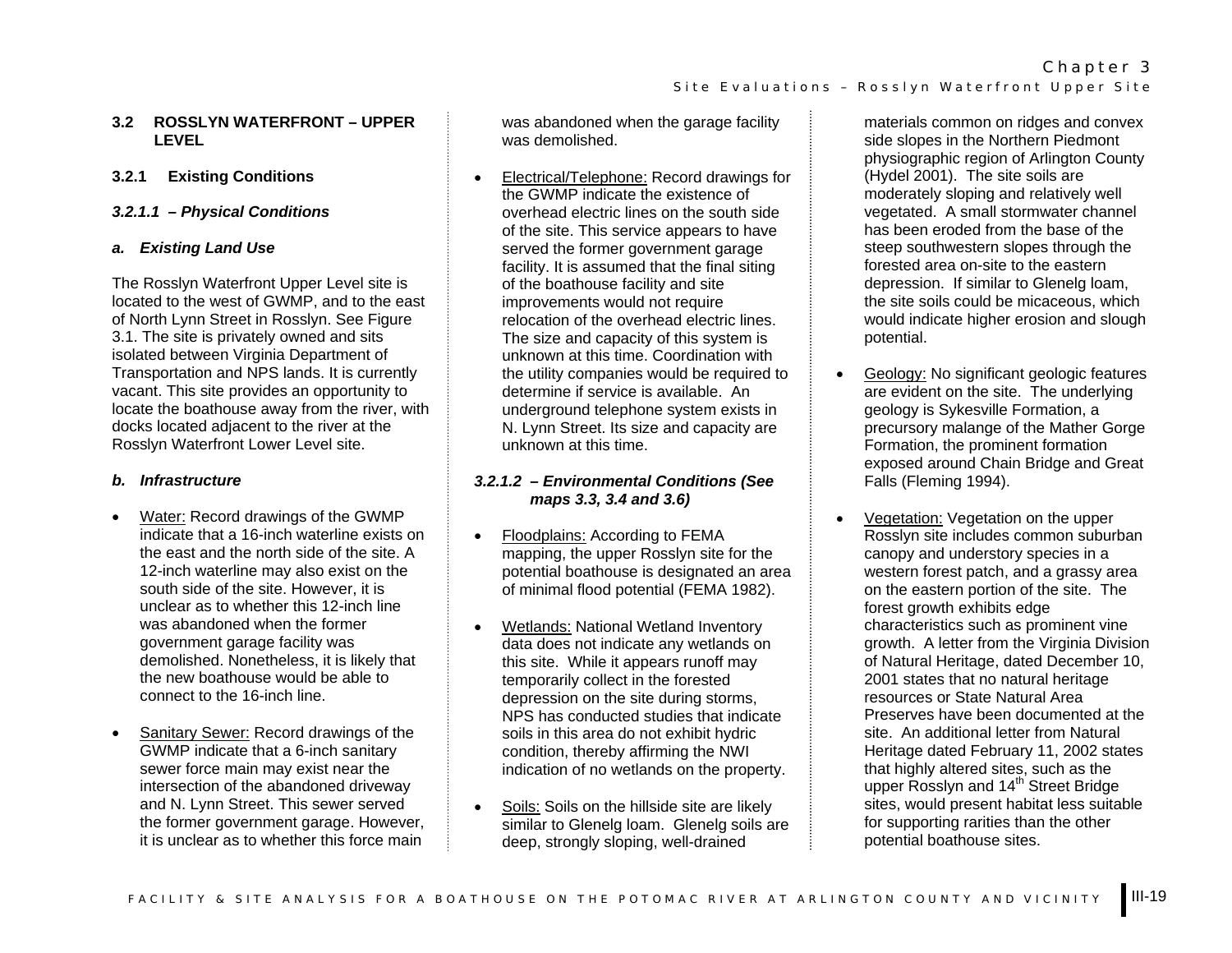- • Wildlife: Wildlife on the upper Rosslyn site likely includes common urban species such as small mammals and birds. Since major roadways confine the small patch of forest on the site, larger species are not likely to utilize the forest patch for movement. A letter from the Virginia Division of Natural Heritage, dated December 10, 2001 states that no natural heritage resources or State Natural Area Preserves have been documented at the site. An additional letter from Natural Heritage dated February 11, 2002 states that highly altered sites, such as the upper Rosslyn and 14<sup>th</sup> Street Bridge sites, would present habitat less suitable for supporting rarities than the other potential boathouse sites.
- • Topography: The upper Rosslyn site lies on moderate slopes descending from west to east. The southwestern extent of the site exhibits steeper slopes descending from the elevation of the adjacent jogging trail to a depression on the eastern portion of the site.
- • Stormwater: Stormwater flows from west to east across the site toward the GWMP. Some slight channelization of stormwater is evident originating at the base of the steep southwestern slopes. Under heavy storm conditions it appears stormwater may collect on site where this small channel reaches a forested depression to the east.
- • Noise: Noise conditions are the same as for the Rosslyn Waterfront Lower site.

# *3.2.1.3 – Operational Factors*

#### *a. Transportation (Access and Parking)*

This site is located in Rosslyn with potential vehicular access from the northbound lanes of North Lynn Street (US 29) rather than from the GWMP. The access would be located between the exit ramp from westbound I-66 and the exit loop ramp from the southbound lanes of the GWMP.

• Access: Regionally, the proposed site would be directly accessible from several major roadways including the eastbound and westbound lanes of I-66\* (\*see ensuing discussion in following paragraph), the eastbound and westbound lanes of Lee Highway, and northbound and southbound US 29. Access to the site from the GWMP, while not direct, would be relatively straightforward; most likely motorists would use Spout Run and Lee Highway as a connection.

Vehicular access to the site would be provided from the northbound lanes of N. Lynn Street, immediately adjacent to and north of the intersection of N. Lynn Street and the exit ramp from westbound I-66. Currently, there is a curb cut and an unused paved road that provides access to the site.

The relatively close spacing along N. Lynn Street between the entrance to the proposed boathouse and the existing signalized intersection at the exit ramp from westbound I-66 may be problematic for larger vehicles. Specifically, it may be

difficult for vehicles, especially those pulling large trailers, which use the exit ramp from westbound I-66 to turn right onto N. Lynn Street and then immediately turn right again into the Boathouse site. If it is not possible to achieve a sufficient turning radius in the design of the proposed site access, those vehicles could, instead, travel on a short but circuitous path using nearby local roads to reach the site:

- From the I-66 westbound ramp, continue straight across N. Lynn Street onto westbound Lee **Highway**
- At the next intersection, turn left onto southbound US 29
- At the next intersection, turn left onto eastbound Lee Highway
- At the next intersection, turn left onto N. Lynn Street
- Turn right into the site driveway

Local access to the site from other directions should not be problematic. Likewise, access from the site should be straightforward as well. While the site is located along a one-way northbound street, vehicles can easily gain access to the west, south and east within one block of the site via local roads.

• Parking: A paved area currently exists at this location. This area is in a state of disrepair, with poor pavement condition and overgrown vegetation. A cursory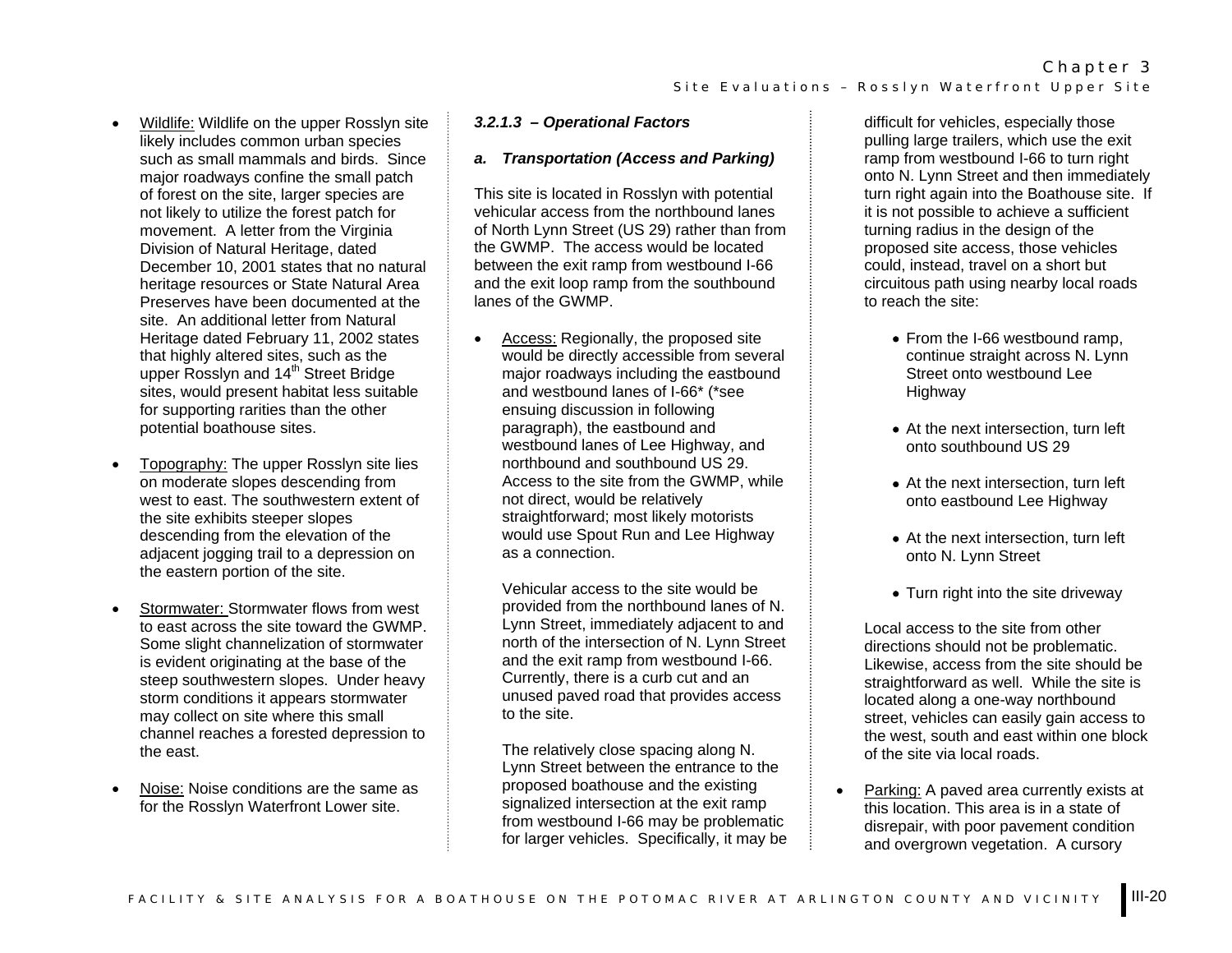review of the site showed that parking could be provided in a space approximately 320-feet long by 55-feet wide. This space could provide parking for approximately 60 vehicles with standard size spaces, or fewer, larger spaces if provision is made for vehicles with trailers.

# *b. Rowing Conditions*

Rowing conditions are the same as the Rosslyn Waterfront Lower Site.

# *3.2.1.4 – Cultural/Visual Conditions*

### *a. Cultural Resources*

There are no known archaeological features on or adjacent to the upper Rosslyn site. Arlington County historic photos and maps indicate that the site had been previously developed by the early 1900s, thus greatly reducing the potential for undisturbed prehistoric artifacts on the site (Arlington County, 2001). Artifacts from this initial period of development could potentially be present on the site. The GWMP is a National Historic Register property that is in the vicinity of the project site.

# *b. Visual Conditions*

The site is largely wooded (see Figures 3.28 and 3.30). It is part of a larger vegetated and wooded area to the east of Rosslyn. The area where the boathouse may be located is visible from Rosslyn, Key Bridge, portions of TRI, from the off-ramp off GWMP southbound, from the river and from Georgetown.

## **3.2.2 Conceptual Site Plan**

Two conceptual plans were prepared to test the potential of locating a boathouse at this site. Figures 3.24 and 3.25 illustrate a smaller boathouse with a footprint of 10,000 SF. Figure 3.26 illustrates a larger boathouse with a footprint of 14,000 SF. Docks and a staging area are proposed at the river's edge. In both plans, a new access road is proposed off North Lynn Street, with a drop-off area to the east of the boathouse. In both cases, the boat storage bays are assumed to open to the east. A staging area is proposed at the upper level. To avoid potential conflicts with users of the Mount Vernon Trail, a second pedestrian bridge and a new trail is proposed. These schemes would require rowers to either carry their boats, or use some form of a small



*Figure 3.24 Conceptual Site Plan*

towing vehicle, to bring the boats to the river and back each time they go rowing. The coaches' boats would be tied to the dock during the entire rowing season. During nonrowing periods, these boats could be offloaded at another existing boathouse (e.g. Thompsons) and brought back via a trailer to be stored at the proposed boathouse.

# **3.2.3 Site Analysis**

*Summary:* A boathouse, based on the proposed minimum and maximum program, with a footprint that ranges from 10,000 SF to 14,000 SF, could be accommodated at the upper Rosslyn site. However, there are a number of measures and improvements that would be necessary for these plans to work.

- The site is privately owned. To construct a boathouse, the site would have to be acquired.
- The Mount Vernon Trail currently provides pedestrian access across the GWMP at this location. This trail is heavily used by bicyclists, joggers and pedestrians. Rowers could use this trail, and its pedestrian bridge, to carry their boats from the boathouse to the river. However, the daily use of the trail by rowers taking their boats, often before sunrise or after sunset, and cyclists and/or joggers using the trail, could result in conflicting situations including potential accidents. To avoid such conflicts, a second path designed specifically for the use of rowers, along with a second bridge across GWMP, could be constructed. The appearance of this bridge could be similar to the existing bridge.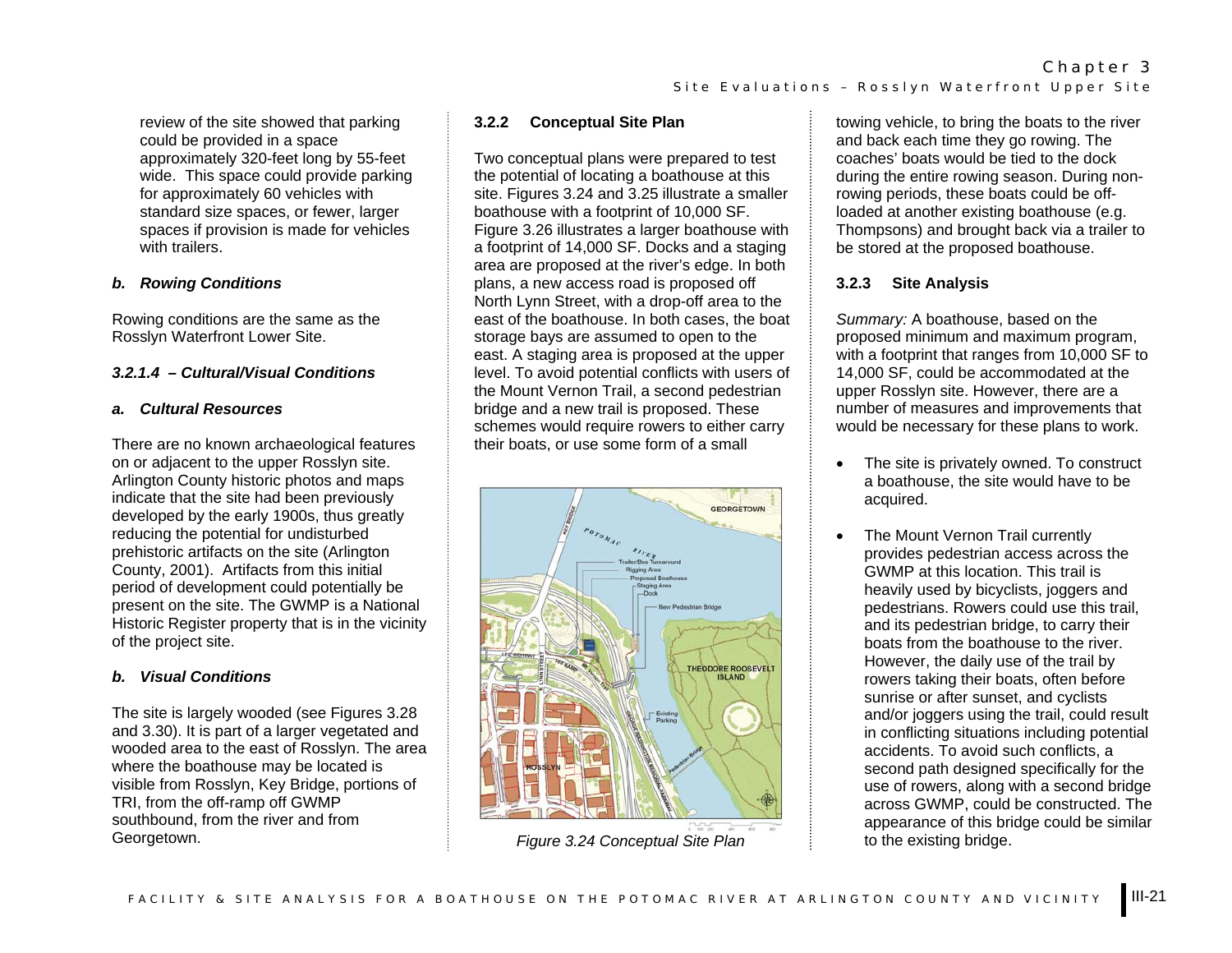• An access road would be required off North Lynn Street for school buses, trailers and emergency vehicles. Historically there was a street that existed at this location. Property ownership records indicate that Arlington County may still retain the original right-of-way for this street, which would help to reestablish a street to serve the proposed boathouse.

### *3.2.3.1 – Physical Conditions*

### *a. Existing Land Use*

The boathouse would result in developing a wooded area. The dock and staging area would also result in adding a fairly active use in an area that is vegetated and minimally used.

### *b. Infrastructure*

- • Water: It is assumed that the new water service would need to be approximately 100-feet in length and consist of 4-inch ductile iron pipe. One new fire hydrant is likely to be required for fire protection.
- • Sanitary Sewer: For purposes of this study it is assumed that a new force main would be required to serve the boathouse and connect to an existing sewer main in Rosslyn Circle. A pump/lift station in the boathouse would also be required to tie into this force main sewer. Approximately 500 -feet of new 4-inch force main sewer would be required to serve the boathouse.



*Figure 3.25: Enlarged Conceptual Site Plan, Minimum Program Boathouse* 

• Electrical/Telephone: For purposes of this study it is assumed that new telephone and electric services will be required to serve the boathouse and connect to existing electric/telephone facilities in N.

Lynn Street. These services are assumed to be approximately 450-feet in length.

A summary of the new utility services are as follows: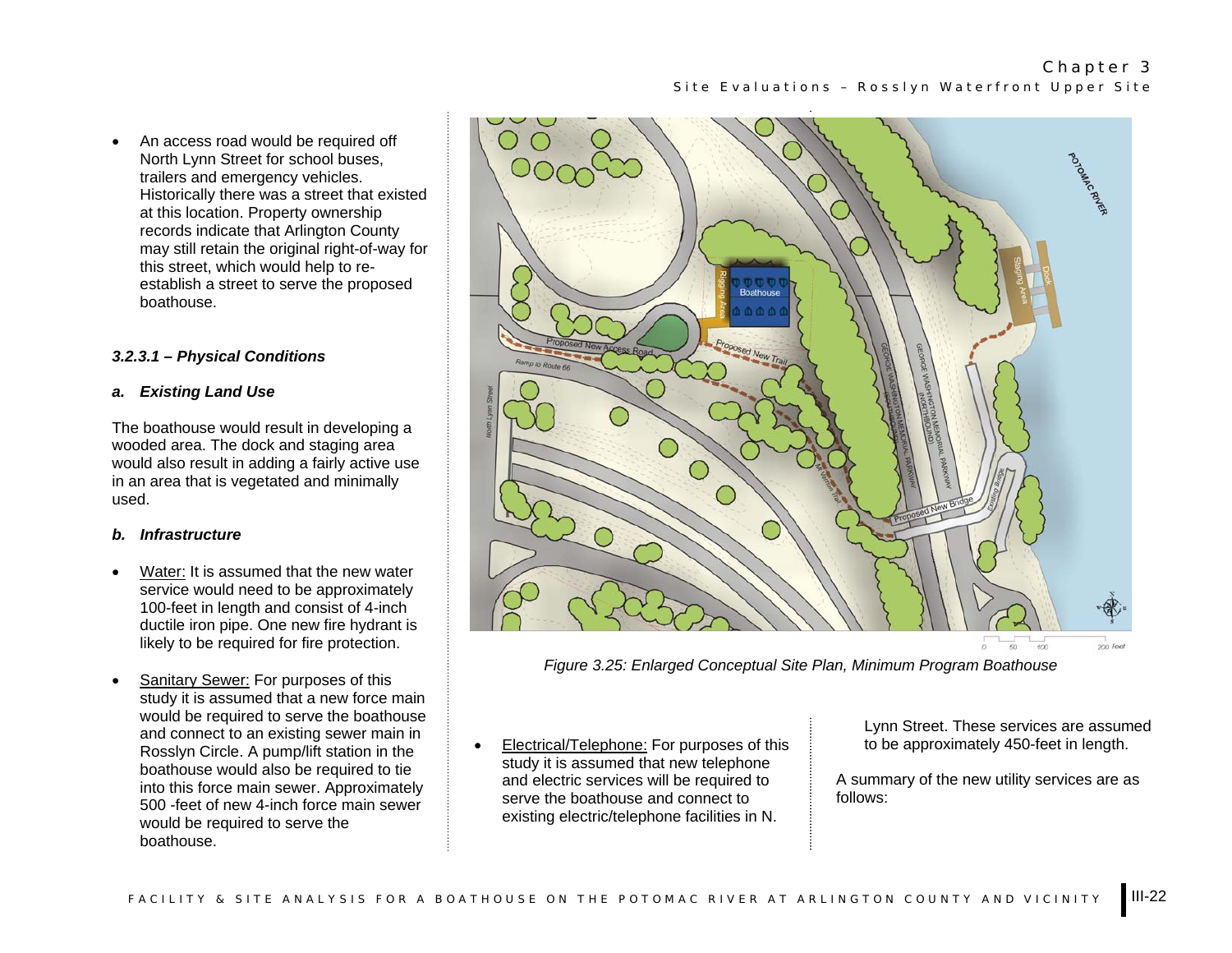- 500-feet of 4-inch ductile iron sanitary sewer force main.
- 1 ejector pump/lift station
- 100-feet of 4-inch ductile iron water main
- 450 -feet of two-way 4-inch PVC electric conduit with handbox
- 450 -feet of two-way 4-inch PVC telephone conduit with handbox
- 200-feet of 15-inch RCP storm drain
- one fire hydrant
- two storm drain inlets
- one storm drain manhole
- two sanitary sewer manholes

Note: It is assumed that the staging area and dock do not require utility services.

### *3.2.3.2 Environmental Conditions*

- • Floodplains: In accordance with the FEMA designation and observations of topography at the potential development site, the site would not be inundated by 100-year flood conditions.
- • Wetlands: There are no wetlands located on the upper Rosslyn site. Therefore development of the potential boathouse facilities on the site would not result in direct impacts to wetlands. There would be approximately 7,800 square feet of wetlands along the shoreline that would be impacted due to the construction of the staging area and docks.
- • Soils: The sloping, well-drained soils on the upper Rosslyn site provide a suitable substrate for vegetative growth while exhibiting a high potential for erosion. To



*Figure 3.26: Enlarged Conceptual Site Plan, Maximum Program Boathouse* 

preserve the sensitive site soils for the growth of vegetation and to reduce the potential for increased soil erosion and sedimentation, development of the potential boathouse facilities should retain the maximum practicable amount of undisturbed soil area. Development of the smaller boathouse would likely disturb approximately 1.33 acres of area while

development of the larger boathouse would likely disturb about 1.41 acres of area.

• Geology: Many examples of past development upon Sykesville formation geology within Rosslyn indicate that development of the potential boathouse facilities on the upper Rosslyn site would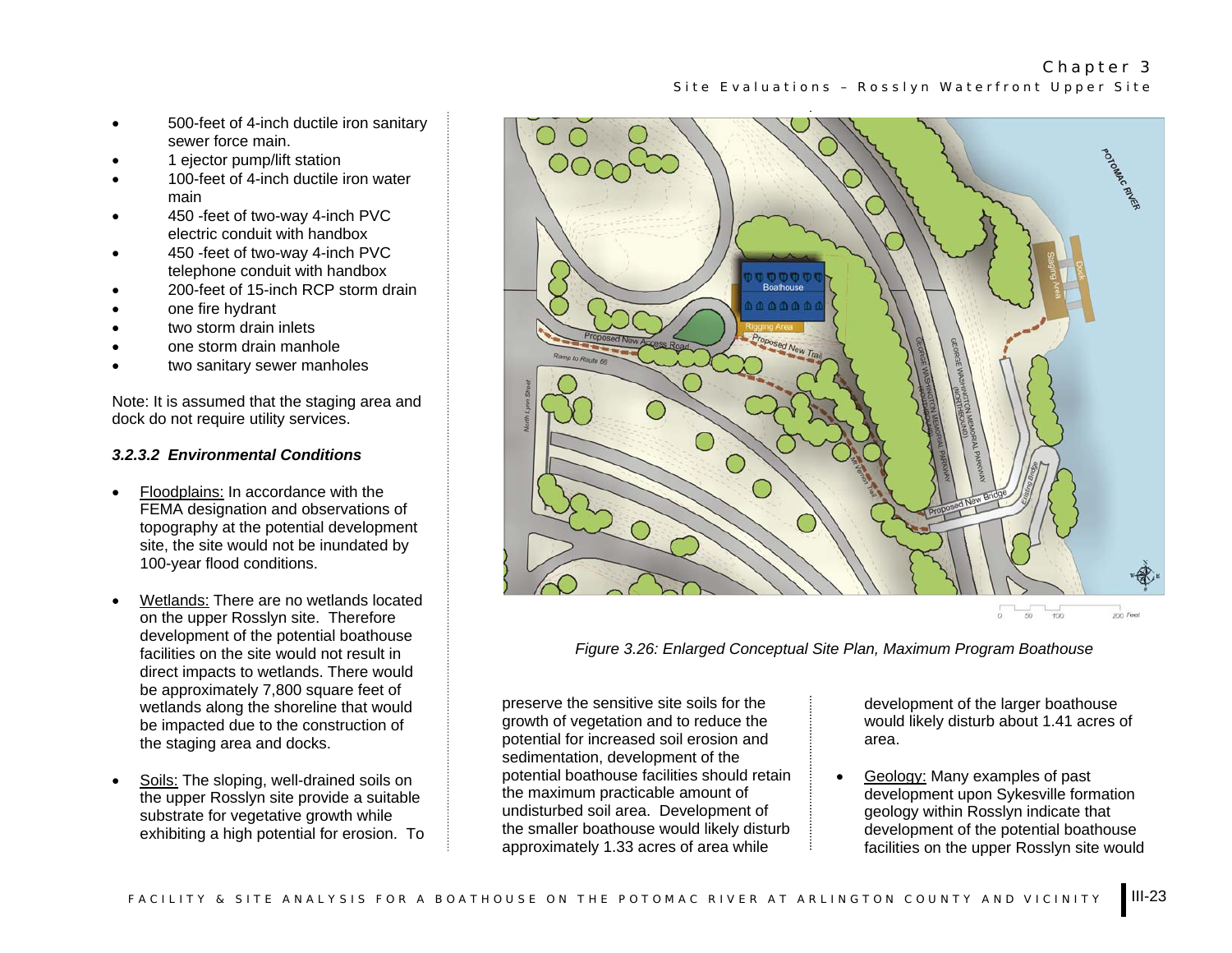FACILITY & SITE ANALYSIS FOR A BOATHOUSE ON THE POTOMAC RIVER AT ARLINGTON COUNTY AND VICINITY  $\,$  III-24  $\,$ 

not likely be complicated by adverse geologic structural conditions. Since the Sykesville formation is composed of a variety of materials and could be inconsistent in composition and structure, geologic borings conducted prior to construction would provide the necessary detailed understanding of structural conditions under the development site.

- • Vegetation: Some vegetation on the upper Rosslyn site would be removed by development of the potential boathouse facilities. The smaller boathouse would clear approximately 39,000 square feet of treed area; the larger boathouse would clear about 41,220 square feet of treed area. Based on visual surveys and Virginia Natural Heritage Department records, the trees that would likely be removed are not rare, threatened or endangered species and are not part of critical habitat.
- Wildlife: There is no documented critical habitat on the upper Rosslyn site and there are no records of rare, threatened or endangered species on the site. Accordingly, development of the potential boathouse at the site would not likely disturb sensitive wildlife species. Common urban species inhabiting the site should be readily able to utilize other similar habitat along the Potomac River, in proximity to the site, if disturbed by development of the boathouse.
- Topography: The potential boathouse facilities at the upper Rosslyn site would be built on the northwestern portion of the site, thereby minimizing disturbance of

the steeper slopes at the southwestern extent of the site. The addition of fill material on the eastern slopes that descend toward GWMP would likely be necessary to provide an adequate foundation for the boathouse. Per the conceptual site plan, construction of the smaller boathouse would require approximately 35,000 cubic feet of fill while the larger boathouse would require about 63,000 cubic feet of fill.

- Stormwater: Construction of the potential boathouse facilities at the upper Rosslyn site would increase the amount of impervious surface on the site. The smaller boathouse would add 28,000 square feet of impervious surfaces while the larger boathouse would add approximately 32,000 square feet of impervious surfaces. This increase in impervious surfaces would increase the potential runoff volume on the site. The presence of sensitive sloping soils would necessitate stormwater controls to effectively prohibit accumulated runoff from eroding soils on the site. Stormwater management measures would be required to prevent adverse changes to the predevelopment stormwater quantity and quality conditions at the site.
- Noise: This area is likely to experience the least amount of aircraft noise as planes are at a much higher altitude compared to the 14<sup>th</sup> Street and Daingerfield Island sites.

# *3.2.3.3 – Operational Factors*

#### *a. Transportation (Access and Parking)*

Three potential constraints related to traffic and access issues were identified for this site:

- Vehicular access to the site from the westbound exit ramp from I-66 for large vehicles (possibly buses) or vehicles pulling trailers; direct access may not be possible due to restricted turning radii.
- Since no parking is proposed, it is likely that automobiles will be able to use the existing parking spaces in the GWMP parking lot, accessible from the GWMP, or other existing parking spaces in downtown Rosslyn.
- Travel Times: During the week of January 18, 2002, travel times were obtained between the site and the three public high schools. Vehicles departed the schools at approximately 3:15 PM to simulate vehicles leaving the schools and traveling to after-school practice. Vehicles departed the site at approximately 6:00 PM to simulate vehicles leaving the boathouse after practice and returning to school. These times were based on information received from the coaches of the rowing teams at Washington-Lee and Wakefield High Schools.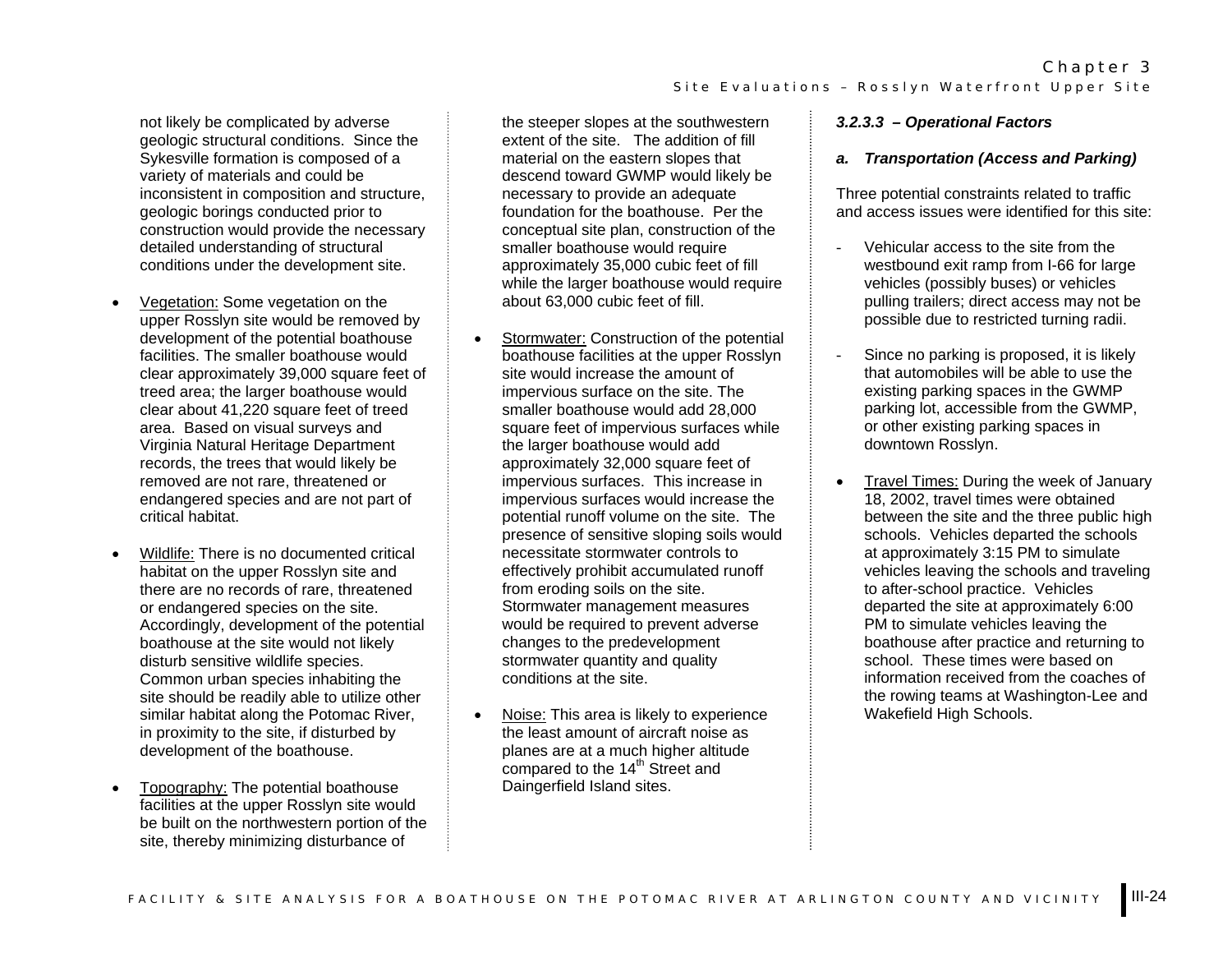| Table 3.3      |                         |                                  |  |
|----------------|-------------------------|----------------------------------|--|
| School         | Travel Times to<br>Site | <b>Travel Times</b><br>from Site |  |
|                | Depart 3:15 PM          | Depart 6:00 PM                   |  |
| Washington Lee | 11 minutes              | 14 minutes                       |  |
| Yorktown       | 16 minutes              | 14 minutes                       |  |
| Wakefield      | 15 minutes              | 19 minutes                       |  |
| Average Travel |                         |                                  |  |
| Time           | 14 minutes              | 15 min 40 sec                    |  |

• Transit Access*:* The closest Metro Station at Rosslyn is about 0.25 miles from the site, less than 10 minute walking distance. There is currently no bus service to the site.

## *b. Rowing Conditions*

Rowing conditions on the river would be identical to those described for the Rosslyn lower site. In addition, locating the boathouse at the Rosslyn upper site would require students/rowers to take their boats daily to and from the river, a walk of approximately 900 feet.

#### *3.2.3.4 – Cultural/Visual Resources*

#### *a. Cultural Resources*

Since there are no known archaeological resources on the upper Rosslyn site, the development of the potential boathouse would not be expected to result in impacts to archaeology. Performance of careful historic and archeological studies of the project site and adjacent areas, prior to initiation of construction, would help to ensure against the loss of any potential, valuable cultural resources due to development of boathouse **facilities** 

The GWMP would not be directly affected by construction of the boathouse facilities at the upper Rosslyn site. The visual character associated with the historic property could be affected by the development as discussed regarding the visual simulations of the conceptual plan.

#### *b. Visual:*

Site Evaluations – Rosslyn Waterfront Upper Site

To assess potential visual impacts of the proposed boathouse, simulations of the boathouse were prepared and overlapped with existing images. The locations of the images were determined based on their level of visibility from public places (see Figure

Chapter 3



*Figure 3.27: Location of Photo Simulations*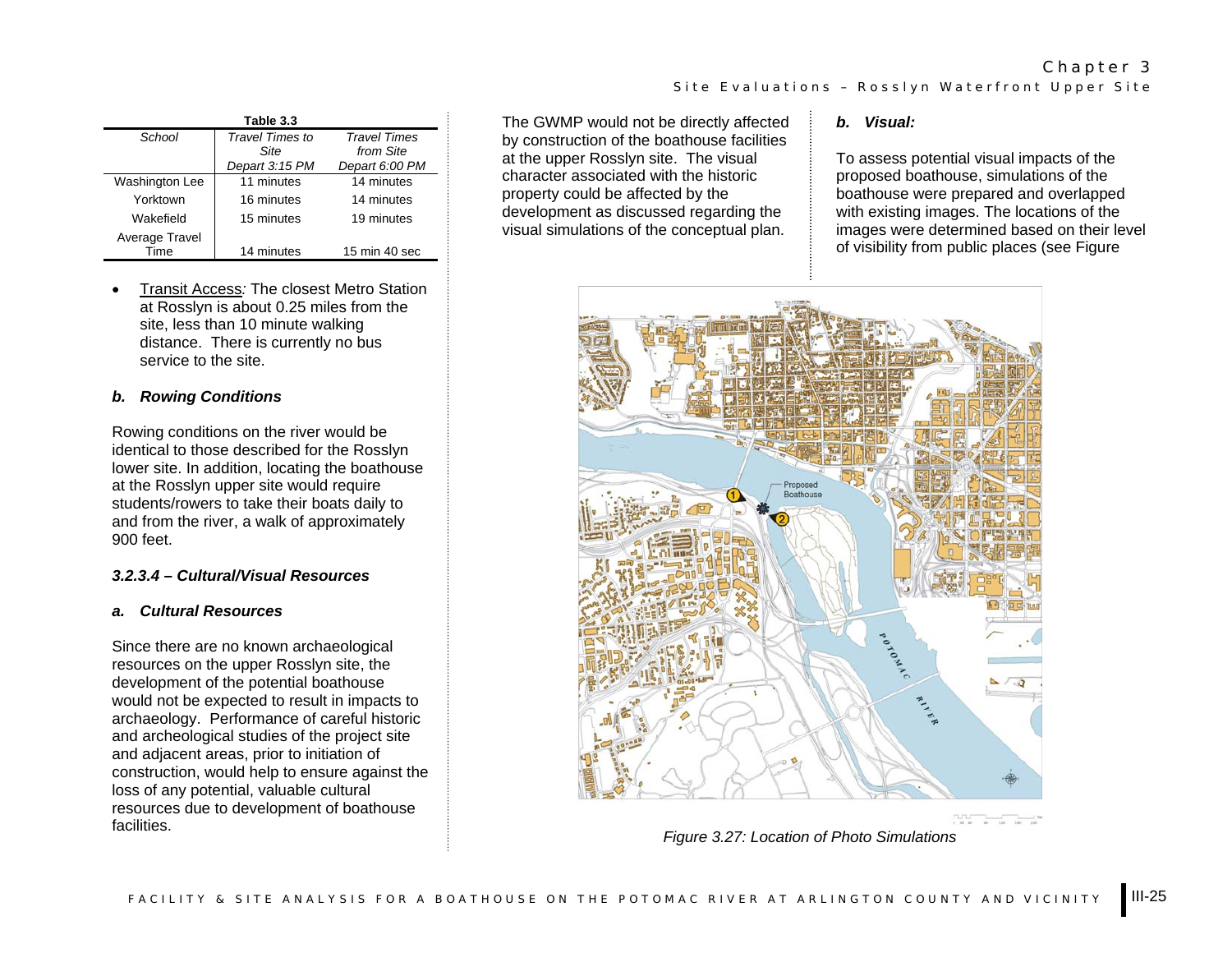3.27). The existing boathouse at Alexandria was used as a model for the simulated architectural style of the proposed boathouse.

![](_page_7_Picture_2.jpeg)

*Figure 3.28: Existing View from North End of Key Bridge* 

*View 1:* From the pedestrian walkway at the northern end of the Key Bridge the Potomac River, Rosslyn skyline and the vegetation edge along the GWMP is visible (see Figure 3.28). From this location, the boathouse will be obscured. However, the dock area would be visible along the shoreline, as would be portions of the additional pedestrian bridge across GWMP (see Figure 3.29).

![](_page_7_Picture_5.jpeg)

*Figure 3.29: Simulation of Proposed Smaller Boathouse – View from North End of Key Bridge*